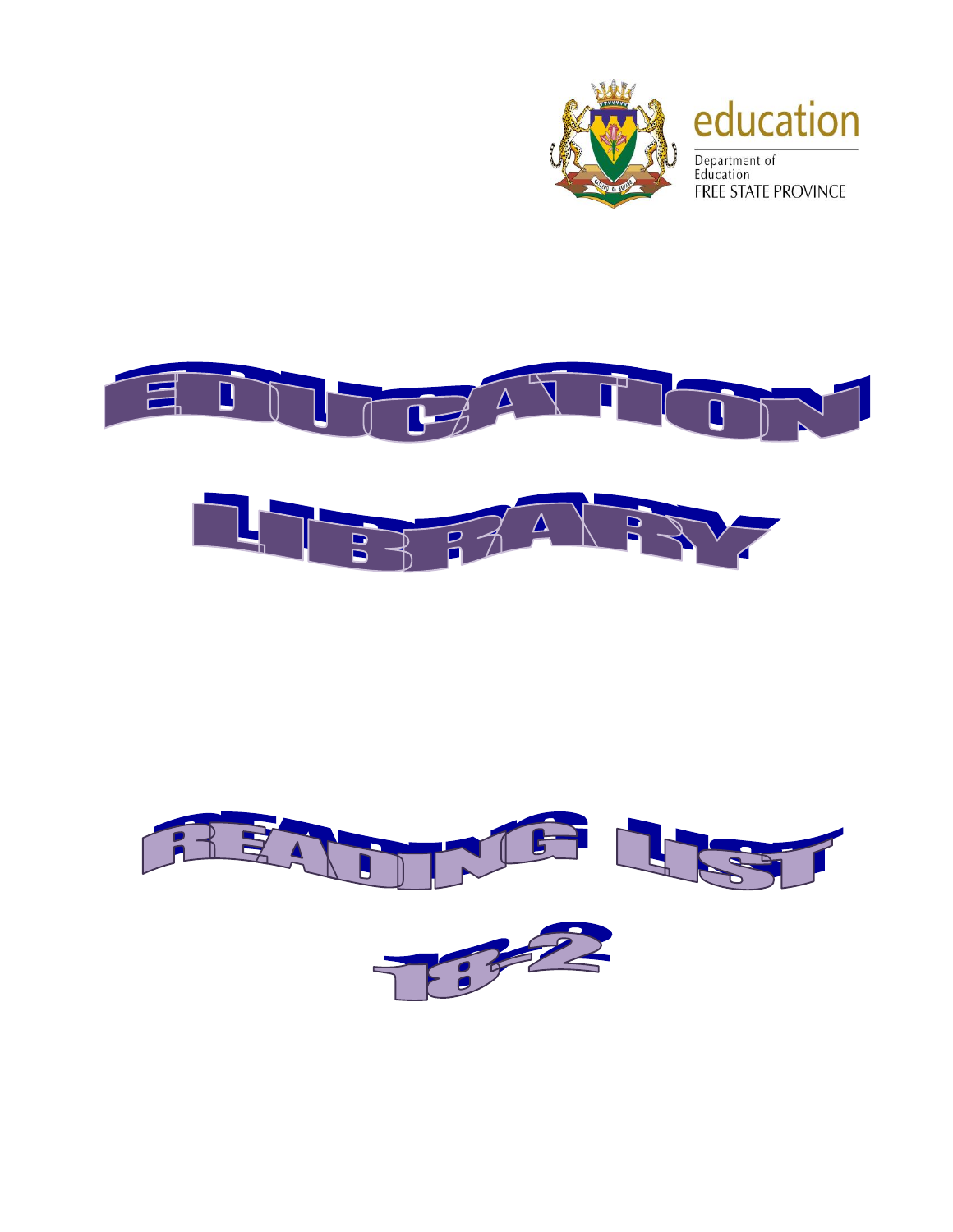## **Copies are available on request, with submission of NUMBER of LIST and ARTICLE from:**

*Postal address*: *Physical address*: The Librarian and Education Library<br>
Education Library<br>
Education Library<br>
Education Library<br>
Education Library BLOEMFONTEIN 9300

Ground Floor, Syfrets Building Private Bag X20565 65 Charlotte Maxeke Street<br>BLOEMFONTEIN 9300 65 Charlotte Maxeke Street

*Tel*: 051-404-8467 *Fax*: 086-615-2502 *E-mail*: [E.Mostert@fseducation.gov.za](mailto:E.Mostert@fseducation.gov.za)

| <b>ASSESSMENT</b> | $1/18 - 2$  | <b>BLANDFORD, S</b>                                                                             |
|-------------------|-------------|-------------------------------------------------------------------------------------------------|
|                   |             | Ensuring assessment impacts learning: focus on assessment in the early years -                  |
|                   |             | consider how insights gathered through everyday observation and interaction can be              |
|                   |             | used to progress children's learning.                                                           |
|                   |             | School Leadership Today, 7(6), 2017, pp 30-35                                                   |
|                   | $2/18-2$    | KROOG, H                                                                                        |
|                   |             | 2 Es: implement effective and efficient approaches to formal formative assessment               |
|                   |             | that will save time and boost student learning.                                                 |
|                   |             | Educational Leadership, 73(7), Apr 16, pp 22-25                                                 |
|                   | $3/18 - 2$  | NIDUS, G                                                                                        |
|                   |             | More than a checklist: instead of just handing students a checklist to help them revise         |
|                   |             | a piece of writing, why not teach them to reflect on - and take ownership of - their            |
|                   |             | work?                                                                                           |
|                   |             | Educational Leadership, 73(7), Apr 16, pp 62-66                                                 |
|                   | $4/18 - 2$  | WILIAM, D                                                                                       |
|                   |             | Secret of <i>effective feedback</i> : feedback is only successful if students use it to improve |
|                   |             | their performance.                                                                              |
|                   |             | Educational Leadership, 73(7), Apr 16, pp 10-15                                                 |
| <b>AUTISM</b>     | $5/18-2$    | BOROSON, B                                                                                      |
|                   |             | Building bridges across the Autism Spectrum: to best serve the students with special            |
|                   |             | needs, honour the collective wisdom of both parents and educators.                              |
|                   |             | Educational Leadership, 75(1), Sep 17, pp 52-57                                                 |
|                   | $6/18 - 2$  | CHALFANT, L                                                                                     |
|                   |             | Supporting students with Autism: a lesson embedded with strategies addressing                   |
|                   |             | students with Autism Spectrum Disorder.                                                         |
|                   |             | Science Teacher, 84(4), Apr/May 17, pp 36-41                                                    |
| <b>BARRIERS</b>   | $7/18-2$    | PILLAY, J                                                                                       |
|                   |             | Relationship between housing and children's literacy achievement: Implications for              |
|                   |             | supporting vulnerable children.                                                                 |
|                   |             | SA Journal of Education, 37(2), May 17, 10 pp                                                   |
| <b>CHILDREN</b>   | $8/18 - 2$  | BOTHA, P                                                                                        |
|                   |             | Challenges and coping resources of youth heading households in South Africa.                    |
|                   |             | Commonwealth Youth and Development, 12(2), 2014, pp 35-48                                       |
| <b>DROPOUTS</b>   | $9/18 - 2$  | <b>GROSSEN, S</b>                                                                               |
| (school)          |             | Repeated retention or dropout? : disputing Hobson's choice in South African township            |
|                   |             | schools.                                                                                        |
|                   |             | SA Journal of Education, 37(2), May 17, 11 pp                                                   |
|                   | $10/18 - 2$ | WEYBRIGHT, E H                                                                                  |
|                   |             | Predicting secondary school dropout among South African adolescents: a survival                 |
|                   |             | analysis approach.                                                                              |
|                   |             | SA Journal of Education, 37(2), May 17, 11 pp                                                   |
| <b>ECD</b>        | $11/18 - 2$ | <b>WHEATLEY, BC</b>                                                                             |
|                   |             | Integrating early writing into science instruction in preschool [to enhance learning].          |
|                   |             | Reading Teacher, 70(1), Jul/Aug 16, pp 83-92                                                    |
| <b>EDUCATION</b>  | $12/18 - 2$ | HOADLEY, U                                                                                      |
|                   |             | Learning to fly: pedagogy in the Foundation Phase in the context of the CAPS reform:            |
|                   |             | an empirical analysis of pedagogy in relatively well-performing classrooms in poor              |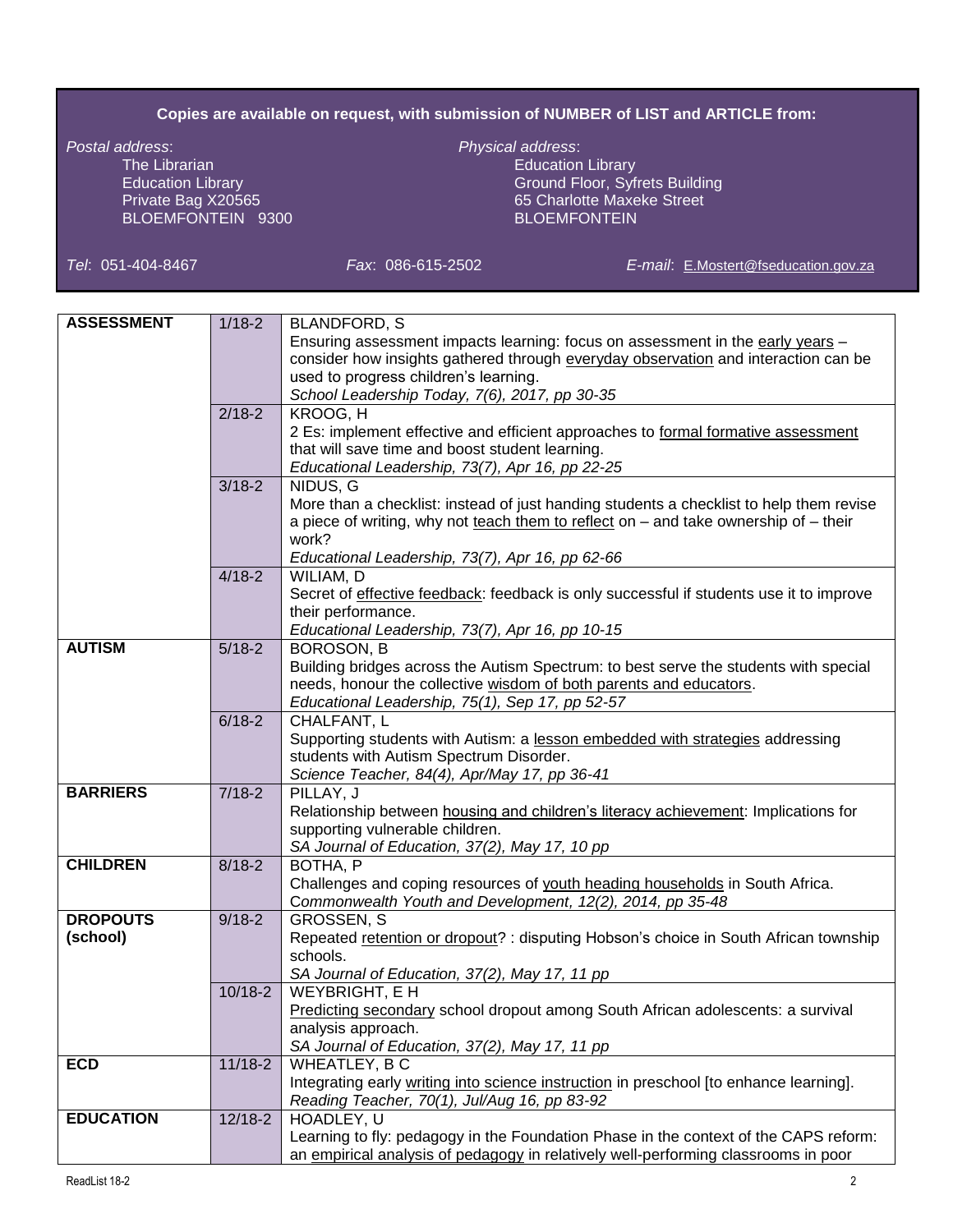|                      |           | contexts in the context of the most recent curriculum reform.                               |
|----------------------|-----------|---------------------------------------------------------------------------------------------|
|                      |           | Journal of Education, no 76, 17, pp 13-38                                                   |
|                      | $13/18-2$ | PIACENTINI, M                                                                               |
|                      |           | Three perspectives on assessing global citizenship education.                               |
|                      |           | Childhood Education, 93(6), Nov/Dec 17, pp 507-515                                          |
|                      | $14/18-2$ | <b>TAVANGAR, H S</b>                                                                        |
|                      |           | Unlocking the secret of global education: innovating global education by exploring the      |
|                      |           | very foundation of it - our shared humanity.                                                |
|                      |           | Childhood Education, 93(6), Nov/Dec 17, pp 457-463                                          |
| <b>EDUCATION:</b>    | $15/18-2$ | GORDON, J                                                                                   |
| <b>Countries</b>     |           | Mwabu: interactive education in Zambia.                                                     |
|                      |           | Childhood Education, 93(4), Jul/Aug 17, pp 289-291                                          |
| <b>EDUCATION:</b>    | 16/18-2   | DU PLESSIS, E                                                                               |
| <b>Multicultural</b> |           | Versoening tussen leerders: is parallelmediumskole die antwoord op die                      |
|                      |           | rassismeprobleem? (Reconciliation between learners: Are parallel-medium schools             |
|                      |           | the answer to the problem of racism?)                                                       |
|                      |           | Tydskrif vir Geesteswetenskappe, 57(2-2), Jun 17, pp 614-626                                |
| <b>EDUCATION:</b>    | $17/18-2$ | BETTINI, E                                                                                  |
| <b>Special</b>       |           | Cultivating a community of effective special education teachers: local special              |
|                      |           | education administrators' roles.                                                            |
|                      |           | Remedial and Special Education, 38(2), Mar/Apr 17, pp 111-126                               |
| <b>FUNDRAISING</b>   | 18/18-2   | GEIER, BA                                                                                   |
|                      |           | Public school fundraisers: the legal obstacles and protection for school officials.         |
|                      |           | NASSP Bulletin, 101(2), Jun 17, pp 142-161                                                  |
| <b>HUMAN</b>         | 19/18-2   | PANDY, A                                                                                    |
| <b>RESOURCES</b>     |           | Moving from Talent Administration to Talent Value Management (TVM): the bottom              |
|                      |           | line is that it is time for a rethink on how we do talent management and the outcomes       |
|                      |           | that we are trying to achieve.                                                              |
|                      |           | Human Capital Review, May/Jun 17, 4pp                                                       |
| <b>ICT</b>           | 20/18-2   | <b>KRUEGER, N</b>                                                                           |
|                      |           | When AI comes to school: artificial intelligence has infiltrated our lives - can it improve |
|                      |           | learning?                                                                                   |
|                      | $21/18-2$ | Empowered Learner, 1(1), Jul 17, pp 26-31<br>SNELLING, J                                    |
|                      |           | Anywhere, anytime school: online learning helps schools overcome distance, weather,         |
|                      |           | even war.                                                                                   |
|                      |           | Empowered Learner, 1(1), Jul 17, pp 16-21                                                   |
| <b>LANGUAGE</b>      | $22/18-2$ | <b>BORNMAN, E</b>                                                                           |
|                      |           | Moedertaalonderrig, moedertaalleer en identiteit: redes vir en probleme met die keuse       |
|                      |           | van Afrikaans as onderrigtaal                                                               |
|                      |           | Tydskrif vir Geesteswetenskappe, 57(3), Sep 17, pp 724-746                                  |
|                      | $23/18-2$ | BOSMAN, A                                                                                   |
|                      |           | Learning style and achievement in English of secondary school students: the                 |
|                      |           | relationship with demographic variables.                                                    |
|                      |           | Journal for Language Teaching, 51(1), 2017, pp 95-113                                       |
|                      | $24/18-2$ | HARMSE, T                                                                                   |
|                      |           | Exploring the learner profile of the English Home Language classroom in select urban        |
|                      |           | secondary schools.                                                                          |
|                      |           | Journal for Language Teaching, 51(1), 2017, pp 141-161                                      |
|                      | $25/18-2$ | KEEGAN, K                                                                                   |
|                      |           | Identifying and building grit in language learners: grit can be described as a strength of  |
|                      |           | character, or the personal quality of courage and resolve - explains how having "grit"      |
|                      |           | is beneficial for language learners and gives detailed suggestions that teachers can        |
|                      |           | follow to build grit in their students.                                                     |
|                      |           | English Teaching Forum, 55(3), 17, pp 2-9                                                   |
|                      | $26/18-2$ | MYBURGH-SMIT, J                                                                             |
|                      |           | Refinement and uses of a test of academic literacy for Grade 10 students.                   |
|                      |           | Journal for Language Teaching, 51(1), 2017,                                                 |
|                      | $27/18-2$ | NTSALA, SA                                                                                  |
|                      |           | Investigating teaching strategies for reading in the Motheo Education District.             |
|                      |           | Journal for Language Teaching, 51(1), 2017, pp 249-269                                      |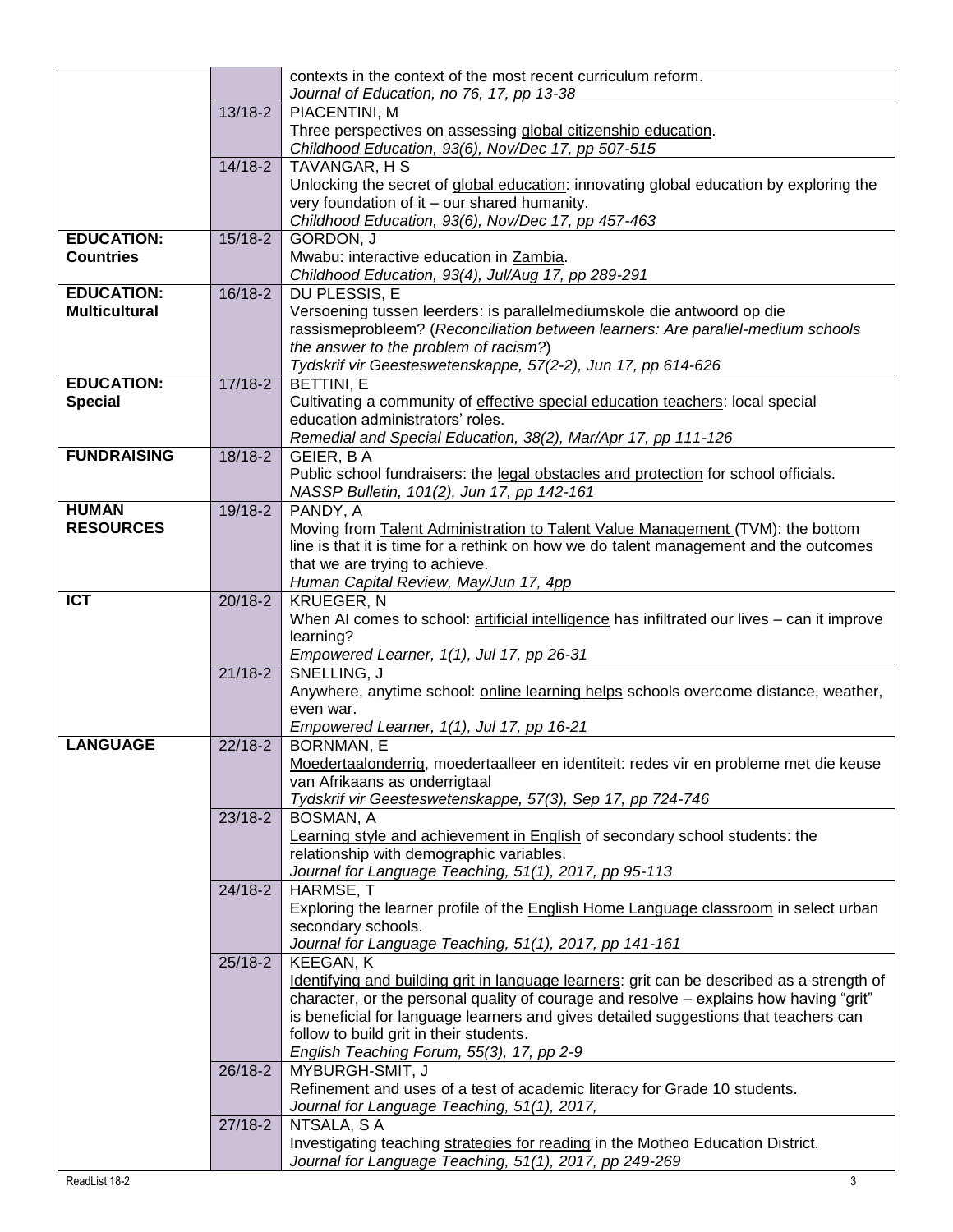|                   | $28/18-2$   | SIBANDA, J                                                                                 |
|-------------------|-------------|--------------------------------------------------------------------------------------------|
|                   |             | Grade 3 ESL teachers' (mis)conceptions about vocabulary acquisition, learning and          |
|                   |             | instruction: a case study.                                                                 |
|                   |             | Journal for Language Teaching, 51(1), 2017, pp 115-139                                     |
| <b>LEADERSHIP</b> | 29/18-2     | CITY, E A                                                                                  |
|                   |             | Tending a fire: good leaders build their capacity to lead for equity, including openly     |
|                   |             | addressing issues of injustice and race.                                                   |
|                   |             | Educational Leadership, 74(8), May 17, pp 38-41                                            |
|                   | $30/18 - 2$ | FAIRMAN, SE                                                                                |
|                   |             | Building a school wide leadership mindset: how can we create school cultures in which      |
|                   |             | everyone shares responsibility?                                                            |
|                   |             | Educational Leadership, 74(8), May 17, pp 22-27                                            |
|                   | $31/18 - 2$ | JWAN, JO                                                                                   |
|                   |             | Democracy, ethics and social justice: implications for secondary school leadership in      |
|                   |             | Kenya.                                                                                     |
|                   |             | SA Journal of Education, 37(3), Aug 17, 9 pp                                               |
|                   | $32/18 - 2$ | SAFIR, S                                                                                   |
|                   |             | Learning to listen: Listening helps us slow down, understand deeper currents, and          |
|                   |             | clarify core values.                                                                       |
|                   |             | Educational Leadership, 74(8), May 17, pp 16-21                                            |
| <b>LEARNING</b>   | $33/18 - 2$ | FINK, J                                                                                    |
|                   |             | Why research into the brain matters for educators: learning about learning.                |
|                   |             | Entrsekt, 3(4), Apr 17, pp 15-19                                                           |
|                   | $34/18 - 2$ | KOBRIN, JL                                                                                 |
|                   |             | Building blocks of learning: an informed <b>understanding of learning progressions</b> can |
|                   |             | lead to more productive discussions about student work.                                    |
|                   |             | Educational Leadership, 73(7), Apr 16, pp 32-36                                            |
|                   |             |                                                                                            |
|                   | $35/18 - 2$ | MANNION, J                                                                                 |
|                   |             | Rethinking learning to learn: branch of educational theory and practice concerned with     |
|                   |             | helping people become more effective learners.                                             |
|                   |             | Creative Teaching & Learning, 6(4), 2017, pp 58-69                                         |
|                   | 36/18-2     | PAZ-ALBO, J                                                                                |
|                   |             | Is personalized learning the future of school?                                             |
|                   | $37/18 - 2$ | Childhood Education, 93(4), Jul/Aug 17, pp 295-299<br>SCOTT, U                             |
|                   |             | Building meta-cognition  with a race car track? : Meta-cognition and active learning       |
|                   |             | are the key principles in creating young independent learners, the core mission of         |
|                   |             | primary schools.                                                                           |
|                   |             | School Leadership Today, 7(6), 2017, pp 84-89                                              |
|                   | 38/18-2     | WEISBLAT, G Z                                                                              |
|                   |             | Disruptive innovation of self-organized learning environments.                             |
|                   |             | Childhood Education, 93(4), Jul/Aug 17, pp 309-315                                         |
| <b>LITERACY</b>   | 39/18-2     | HOUCK, B                                                                                   |
|                   |             | Leading the way in literacy: classroom visits offer a comprehensive view of teaching       |
|                   |             | and learning.                                                                              |
|                   |             | Learning Professional, 38(5), Oct 17, pp 30-34                                             |
| <b>MATHS</b>      | 40/18-2     | <b>CUNNINGHAM, R</b>                                                                       |
|                   |             | Why philosophy and maths walk hand in hand: relational understanding in maths is           |
|                   |             | about creating the links that make the subject exciting and revelatory - it shares a lot   |
|                   |             | of principles with P4C.                                                                    |
|                   |             | Creative Teaching & Learning, 6(4), 2017, pp 40-49                                         |
|                   | $41/18 - 2$ | SHIN, M                                                                                    |
|                   |             | Improving the fraction word problem solving of students mathematics learning               |
|                   |             | difficulties: interactive computer application.                                            |
|                   |             | Remedial and Special Education, 38(2), Mar/Apr 17, pp 76-86                                |
|                   | $42/18-2$   | TSHUMA, L                                                                                  |
|                   |             | Taal as hulpbron in Intermediêre Fase wiskundeonderrig in die Oos-Kaap: Op soek na         |
|                   |             | 'n effektiewe pedagogiek vir wiskunde-onderrig.                                            |
|                   |             | Tydskrif vir Geesteswetenskappe, 57(3), Sep 17, pp 707-723                                 |
|                   |             |                                                                                            |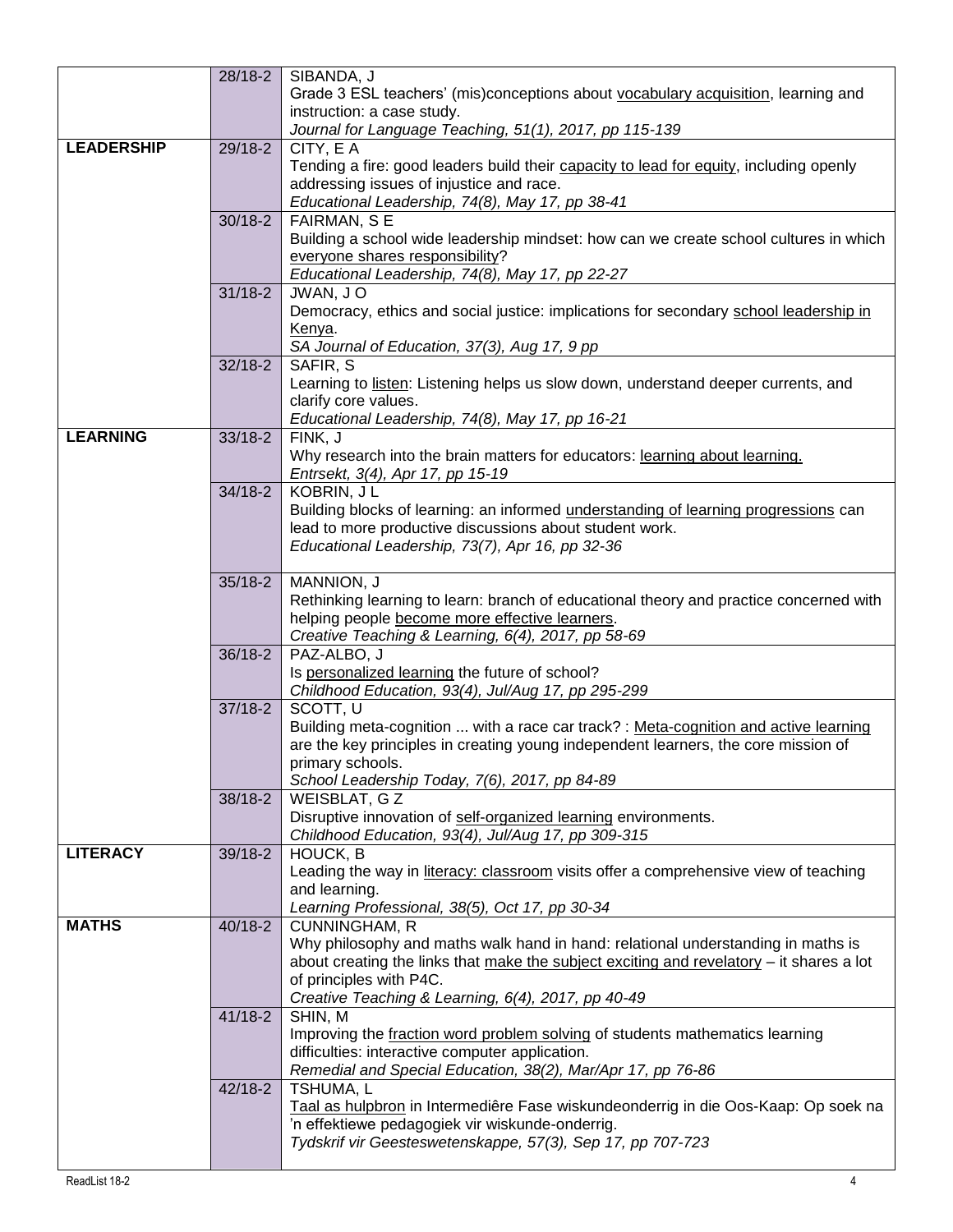| <b>MEDIA LITERACY</b> | 43/18-2   | SNELLING, J                                                                                |
|-----------------------|-----------|--------------------------------------------------------------------------------------------|
|                       |           | What media literacy means in the age of alternative facts: brave new media world.          |
|                       |           | Entrsekt, 3(4), Apr 17, pp 21-27                                                           |
| <b>MENTORS</b>        | 44/18-2   | STEINMANN, N                                                                               |
|                       |           | Crucial mentoring conversations: an introduction.                                          |
|                       |           |                                                                                            |
| <b>MINDFULNESS</b>    |           | Human Capital Review, May/Jun 17, 5pp                                                      |
|                       | 45/18-2   | <b>GRANT, KC</b>                                                                           |
|                       |           | From teaching to being: the qualities of a mindful teacher.                                |
|                       |           | Childhood Education, 93(2), Mar/Apr 17, pp 147-152                                         |
|                       | $46/18-2$ | MORENO, A J                                                                                |
|                       |           | Theoretically and ethically grounded approach to mindfulness practices in the primary      |
|                       |           | grades: values toward increasingly self-determined and equitable classrooms.               |
|                       |           | Childhood Education, 93(2), Mar/Apr 17, pp 100-108                                         |
| <b>PARENTS</b>        | 47/18-2   | HINDIN, A                                                                                  |
|                       |           | Building our capacity to forge successful home-school partnerships: programs that          |
|                       |           | support and honour the contributions of families.                                          |
|                       |           | Childhood Education, 93(1), Jan/Feb 17, pp 10-19                                           |
|                       | 48/18-2   | YAAFOURI-KEUZER, L E                                                                       |
|                       |           | How home visits transformed my teaching: particularly with immigrant and refugee           |
|                       |           | students, visiting families' homes connects teachers to students' histories, needs and     |
|                       |           | strengths.                                                                                 |
|                       |           | Educational Leadership, 75(1), Sep 17, pp 20-25                                            |
| <b>PROFESSIONAL</b>   | 49/18-2   | BATES, CC                                                                                  |
| <b>LEARNING</b>       |           | Stay connected: using technology to enhance professional learning communities.             |
| <b>COMMUNITIES</b>    |           | Reading Teacher, 70(1), Jul/Aug 16, pp 99-102                                              |
| <b>READING</b>        |           |                                                                                            |
|                       | $50/18-2$ | <b>GREEN, S</b>                                                                            |
|                       |           | Two for one: using QAR [Question-Answer-Relationship] to increase reading                  |
|                       |           | comprehension and improve test scores.                                                     |
|                       |           | Reading Teacher, 70(1), Jul/Aug 16, pp 103-109                                             |
|                       | $51/18-2$ | NESS, $\overline{M}$                                                                       |
|                       |           | When readers ask questions: inquiry-based reading instruction: literacy instruction        |
|                       |           | driven by student questions.                                                               |
|                       |           | Reading Teacher, 70(2), Sep/Oct 16, pp 189-196                                             |
| <b>SCHOOL MEDIA</b>   | $52/18-2$ | HOWARD, JK                                                                                 |
| <b>CENTRES</b>        |           | Curriculum mapping, a management tool: as librarians decide what materials to              |
|                       |           | purchase  it is imperative  at appropriate grade and reading level  supports               |
|                       |           | established curriculum.                                                                    |
|                       |           | School Library Connection, Oct 17, pp 18-19                                                |
| <b>SCHOOL</b>         | $53/18-2$ | MENDELS, P                                                                                 |
| <b>PRINCIPALS</b>     |           | Getting intentional about principal evaluations: to develop effective school leaders, six  |
|                       |           | districts turn their focus to providing more meaningful feedback and follow-up.            |
|                       |           | Educational Leadership, 74(8), May 17, pp 52-56                                            |
| <b>SEX EDUCATION</b>  | 54/18-2   | EMMERSON, L                                                                                |
|                       |           | Preparing children for puberty: young people have long complained that the sex and         |
|                       |           | relationships education (SRE) they receive at school and at home is 'too little, too late' |
|                       |           | - knowledge about puberty, taught creatively in Primary Schools, is a good place to        |
|                       |           | start.                                                                                     |
|                       |           | School Leadership Today, 7(6), 2017, pp 90-94                                              |
| <b>SKILLS</b>         | 55/18-2   | <b>BEATON, A M</b>                                                                         |
| <b>DEVELOPMENT</b>    |           | Designing a community of shared learning: when teachers regularly observe one              |
|                       |           | another, they gain ideas for sharpening instruction - and a conduit for leadership.        |
|                       |           | Educational Leadership, 74(8), May 17, pp 78-82                                            |
|                       | 56/18-2   | GRIGG, R                                                                                   |
|                       |           | Is reflective practice worth all the effort? : dominated the narrative of initial teacher  |
|                       |           | training and professional development for the best part of thirty years, despite           |
|                       |           | persistent questions over its value.                                                       |
|                       |           | School Leadership Today, 7(6), 2017, pp 46-51                                              |
|                       | $57/18-2$ | KENNEDY, MJ                                                                                |
|                       |           | Effects of a multimedia professional development package on inclusive Science              |
|                       |           | teachers' vocabulary instruction.                                                          |
|                       |           |                                                                                            |